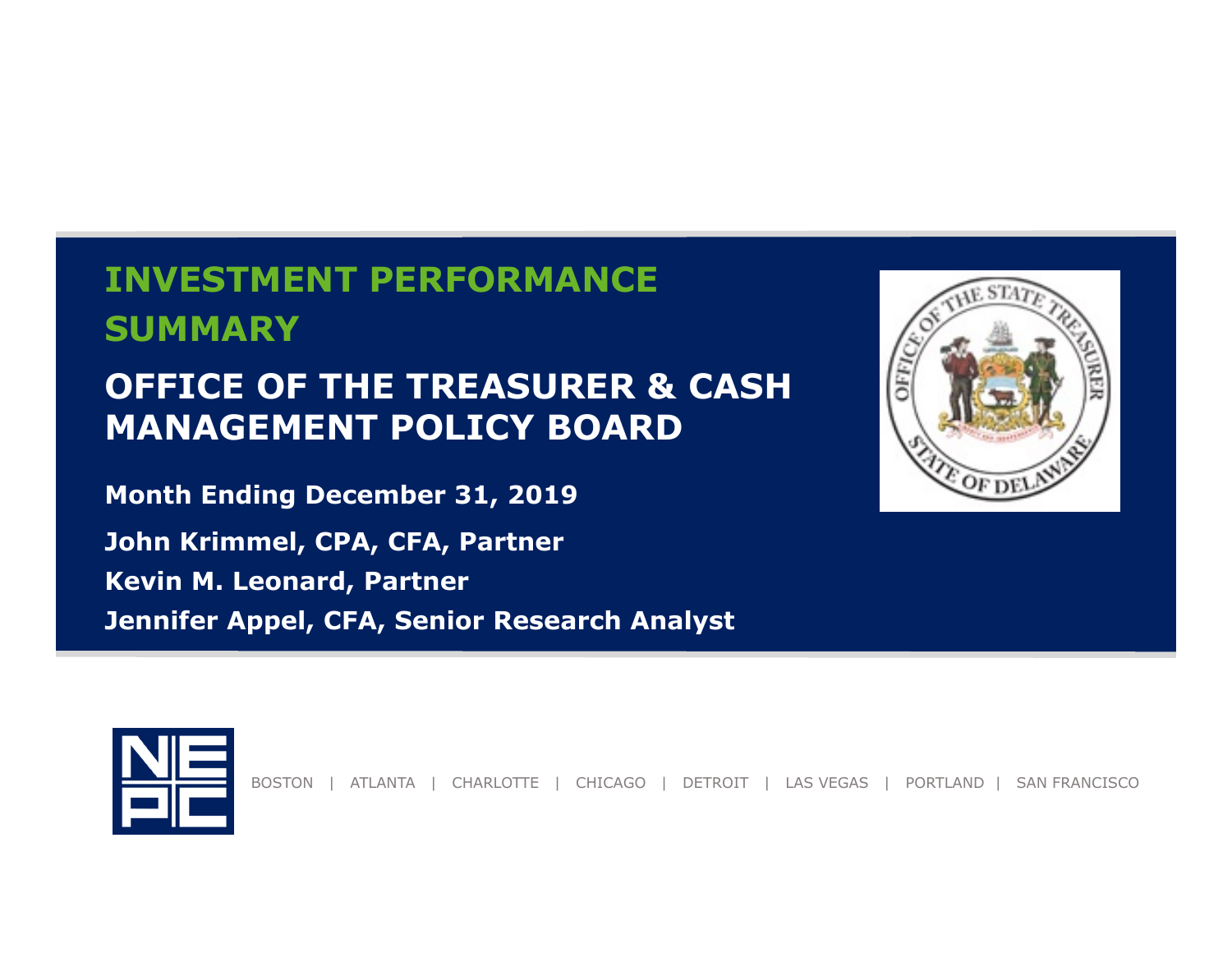## **CALENDAR YEAR INDEX PERFORMANCE**

|                                    | 2013     | 2014              | 2015      | 2016   | 2017   | 2018      | 2019               | Q1            | Q <sub>2</sub> | Q <sub>3</sub> | Q4       | Dec.     | 5yr   | 10 <sub>yr</sub> |
|------------------------------------|----------|-------------------|-----------|--------|--------|-----------|--------------------|---------------|----------------|----------------|----------|----------|-------|------------------|
| <b>Reserve Custom Index</b>        | 0.12%    | 1.10%             | 0.86%     | 1.15%  | 1.00%  | 1.88%     | 6.62%              | 2.19%         | 2.71%          | 1.48%          | 0.10%    | $-0.01%$ | 2.28% | 1.95%            |
| <b>Endowment Custom Index</b>      | 14.46%   | 5.43%             | $-0.07%$  | 5.71%  | 14.52% | $-5.07%$  | 20.01%             | 8.63%         | 3.75%          | 1.26%          | 5.15%    | 1.77%    | 6.63% | 7.39%            |
| <b>3-Month Treasury Bill</b>       | 0.05%    | 0.03%             | 0.03%     | 0.27%  | 0.84%  | 1.86%     | 2.26%              | 0.60%         | 0.61%          | 0.57%          | 0.46%    | 0.14%    | 1.05% | 0.56%            |
| <b>6-Month Treasury Bill</b>       | 0.10%    | 0.06%             | 0.10%     | 0.40%  | 0.88%  | 1.91%     | 2.38%              | 0.61%         | 0.63%          | 0.60%          | 0.51%    | 0.16%    | 1.13% | 0.62%            |
| <b>BAML 1-3 Yr Govt/Credit A+</b>  | 0.55%    | 0.72%             | 0.66%     | 1.06%  | 0.70%  | 1.65%     | 3.83%              | 1.10%         | 1.47%          | 0.66%          | 0.56%    | 0.23%    | 1.57% | 1.45%            |
| <b>BAML 1-5 Yr Govt/Credit A+</b>  | 0.10%    | 1.42%             | 1.07%     | 1.30%  | 1.02%  | 1.50%     | 4.62%              | 1.41%         | 1.86%          | 0.83%          | 0.44%    | 0.18%    | 1.89% | 1.99%            |
| <b>BAML 5-10 Yr Govt/Credit A+</b> | $-3.82%$ | 6.61%             | 1.95%     | 1.95%  | 2.98%  | 0.59%     | 9.04%              | 3.13%         | 3.75%          | 2.21%          | $-0.30%$ | $-0.23%$ | 3.26% | 4.45%            |
| <b>BBrg Barclays US Aggregate</b>  | $-2.02%$ | 5.97%             | 0.55%     | 2.65%  | 3.54%  | 0.01%     | 8.72%              | 2.94%         | 3.08%          | 2.27%          | 0.18%    | $-0.07%$ | 3.05% | 3.75%            |
| <b>BC Municipal Bond</b>           | $-2.55%$ | 9.05%             | 3.30%     | 0.25%  | 5.45%  | 1.28%     | 7.54%              | 2.90%         | 2.14%          | 1.58%          | 0.74%    | 0.31%    | 3.53% | 4.34%            |
| <b>BC US Corp High Yield</b>       | 7.44%    | 2.45%             | $-4.47%$  | 17.13% | 7.50%  | $-2.08\%$ | 14.32%             | 7.26%         | 2.50%          | 1.33%          | 2.61%    | 2.00%    | 6.13% | 7.57%            |
| <b>BC Long Treasuries</b>          |          | -12.66%l 25.07% l | $-1.21\%$ | 1.33%  | 8.53%  | $-1.84\%$ | 14.83%             | 4.67%         | 6.03%          | 7.92%          | $-4.12%$ | $-2.79%$ | 4.13% | 7.01%            |
| <b>BC US Long Credit</b>           | $-6.62%$ | 16.39%            | $-4.56\%$ | 10.22% | 12.21% |           | $-6.76\%$   23.36% | 7.86%         | 7.02%          | 5.62%          | 1.18%    | 0.10%    | 6.31% | 7.99%            |
| <b>MSCI World Index</b>            | 26.68%   | 4.94%             | $-0.87%$  | 7.51%  | 22.40% | $-8.71\%$ |                    | 27.67% 12.48% | 4.00%          | 0.53%          | 8.56%    | 3.00%    | 8.74% | 9.47%            |



Source: Bloomberg, Barclays, Alerian, Nareit, MSCI, JP Morgan, Credit Suisse, Thomson One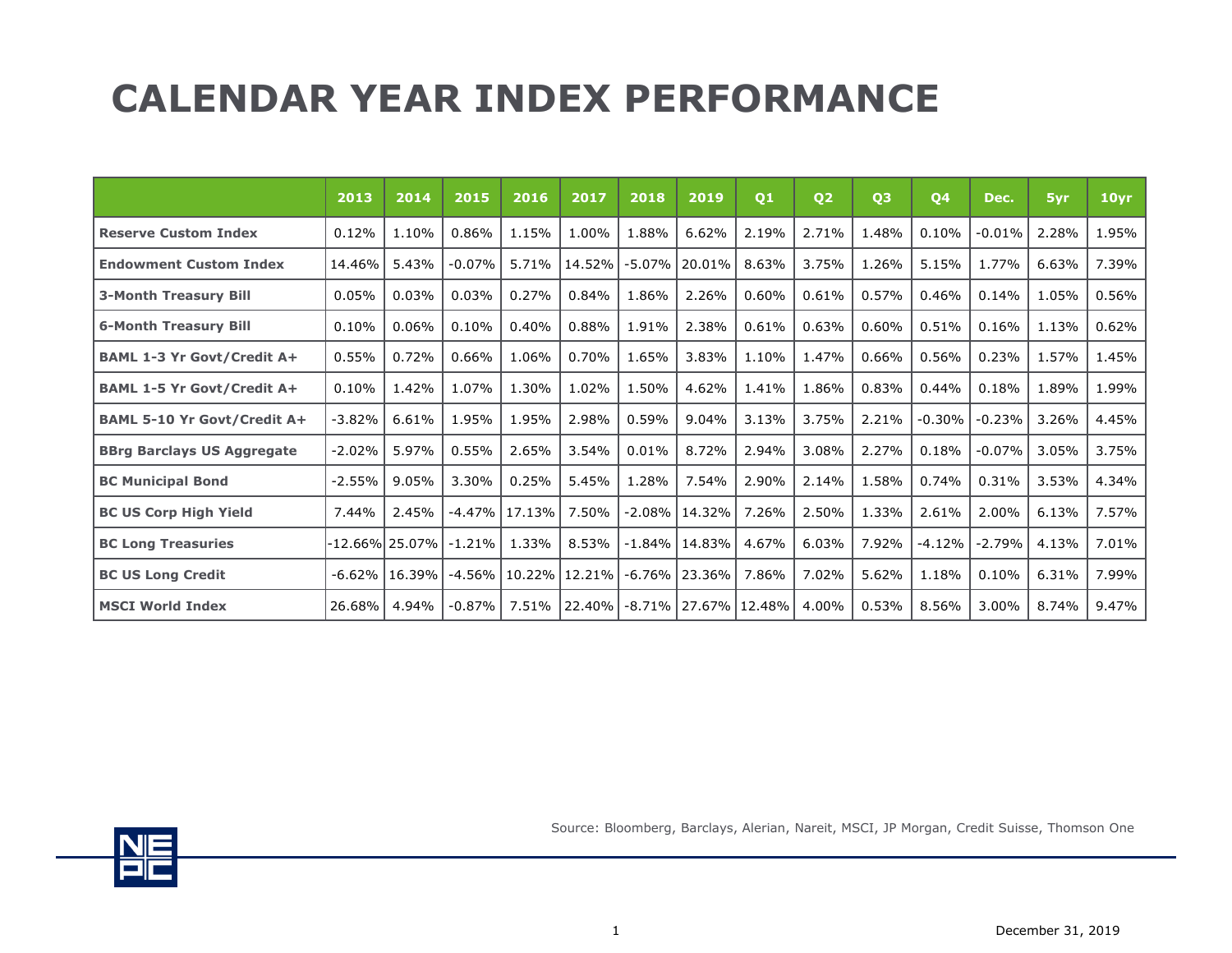#### **Delaware Office of the State Treasurer**

### **TOTAL FUND PERFORMANCE DETAIL - NET OF FEES**

|                                      | <b>Market Value</b><br>$($ \$) | $%$ of<br>Portfolio | 1 Mo<br>$(\%)$ | 3 Mo<br>(%) | Fiscal<br><b>YTD</b><br>(%) | 1 Yr<br>(%) | 2 Yrs<br>$(\%)$          | 3 Yrs<br>$(\% )$         | 4 Yrs<br>(%)             | 5 Yrs<br>(%)             | 10 Yrs<br>(%)            | Inception<br>(%) | Inception<br>Date |
|--------------------------------------|--------------------------------|---------------------|----------------|-------------|-----------------------------|-------------|--------------------------|--------------------------|--------------------------|--------------------------|--------------------------|------------------|-------------------|
| <b>Delaware Total Consolidation</b>  | 2.662.578.285                  | 100.00              | 0.09           | 0.38        | 1.66                        | 5.62        | 3.58                     | 2.97                     | 2.52                     | 2.14                     | 1.46                     | 2.15             | <b>Jan-05</b>     |
| <b>Total Liquidity &amp; Reserve</b> | 2,586,796,149                  | 97.15               | 0.02           | 0.23        | 1.54                        | 5.20        | 3.54                     | 2.74                     |                          |                          |                          | 2.49             | <b>Nov-16</b>     |
| <b>Total Liquidity</b>               | 613,707,557                    | 23.05               | 0.18           | 0.54        | 1.21                        | 2.92        | 2.44                     | 2.00                     | 1.75                     | 1.48                     | 0.99                     | 1.83             | <b>Jan-05</b>     |
| PFM Asset Management                 | 308,005,366                    | 11.57               | 0.16           | 0.55        | 1.21                        | 2.88        | 2.44                     | 2.00                     | 1.79                     | 1.53                     | $\overline{\phantom{a}}$ | 1.29             | $Jun-13$          |
| <b>Wilmington Liquidity</b>          | 305,702,191                    | 11.48               | 0.19           | 0.54        | 1.20                        | 2.95        | 2.43                     | 1.93                     | 1.67                     | 1.44                     | 1.01                     | 4.16             | Jan-85            |
| <b>Total Reserve</b>                 | 1,973,088,592                  | 74.10               | $-0.02$        | 0.12        | 1.61                        | 6.63        | 4.24                     | 3.22                     | 2.75                     | 2.36                     | 1.84                     | 2.49             | <b>Jan-05</b>     |
| <b>Reserve Custom Index</b>          |                                |                     | $-0.01$        | 0.10        | 1.58                        | 6.62        | 4.22                     | 3.14                     | 2.64                     | 2.28                     | 1.95                     | 2.68             | $Jan-05$          |
| Over/Under                           |                                |                     | $-0.01$        | 0.02        | 0.03                        | 0.01        | 0.02                     | 0.08                     | 0.11                     | 0.08                     | $-0.11$                  | $-0.19$          |                   |
| <b>JPM</b> Intermediate              | 481.816.839                    | 18.10               | 0.23           | 0.55        | 1.23                        | 4.05        | 2.78                     | 2.26                     | 2.02                     | 1.80                     | $\overline{\phantom{a}}$ | 1.54             | $Jun-13$          |
| J.P. Morgan Custom Index             |                                |                     | 0.23           | 0.56        | 1.22                        | 3.83        | 2.69                     | 2.12                     | 1.88                     | 1.67                     | 1.64                     | 1.45             | $Jun-13$          |
| <b>Blackrock Financial Mangement</b> | 486,482,529                    | 18.27               | 0.19           | 0.43        | 1.34                        | 4.78        | $\overline{\phantom{a}}$ | $\qquad \qquad -$        | $\overline{\phantom{a}}$ | $\overline{\phantom{a}}$ | $\overline{\phantom{a}}$ | 3.82             | Mar-18            |
| <b>Blackrock Custom Index</b>        |                                |                     | 0.18           | 0.44        | 1.27                        | 4.62        | 3.14                     | 2.43                     | 2.10                     | 1.85                     | 1.73                     | 3.71             | Mar-18            |
| <b>Chandler Asset Management</b>     | 505.057.798                    | 18.97               | $-0.14$        | $-0.04$     | 2.02                        | 8.79        | 5.48                     | 4.05                     | 3.38                     | 2.86                     | --                       | 2.39             | $Jun-13$          |
| <b>Lazard Financial Management</b>   | 499,731,426                    | 18.77               | $-0.36$        | $-0.43$     | 1.82                        | 8.85        | $\overline{\phantom{a}}$ | $\overline{\phantom{a}}$ | $\overline{\phantom{a}}$ | $\overline{\phantom{a}}$ | $\overline{\phantom{a}}$ | 6.26             | Mar-18            |
| Chandler/Lazard Custom Index         |                                |                     | $-0.23$        | $-0.30$     | 1.90                        | 9.04        | 5.53                     | 4.00                     | 3.28                     | 2.79                     | 2.20                     | 6.33             | Mar-18            |
| <b>Total Endowment</b>               | 75,782,136                     | 2.85                | 2.48           | 5.88        | 5.98                        | 19.88       | 5.70                     | 9.18                     | 8.53                     |                          |                          | 6.65             | <b>Aug-15</b>     |
| <b>Endowment Custom Index</b>        |                                |                     | 1.77           | 5.15        | 6.48                        | 20.01       | 6.73                     | 9.27                     | 8.37                     | 6.63                     | 7.39                     | 6.82             | Aug-15            |
| Over/Under                           |                                |                     | 0.71           | 0.73        | $-0.50$                     | $-0.13$     | $-1.03$                  | $-0.09$                  | 0.16                     |                          |                          | $-0.17$          |                   |
| <b>SEI Funds</b>                     | 26.275.282                     | 0.99                | 2.26           | 5.85        | 6.54                        | 20.71       | 5.99                     | 9.62                     | 9.48                     |                          |                          | 7.64             | Aug-15            |
| <b>MSIFT Global Strategist</b>       | 24,350,513                     | 0.91                | 2.86           | 6.13        | 5.52                        | 18.06       | 5.20                     | 8.88                     | 8.05                     | $-$                      | $\overline{\phantom{a}}$ | 5.98             | Aug-15            |
| JP Morgan Diversified                | 25,155,918                     | 0.94                | 2.34           | 5.68        | 5.84                        | 20.83       | 5.53                     | 9.50                     | 8.66                     | $\hspace{0.05cm}$ –      | $-$                      | 6.86             | Aug-15            |
| Cash Account                         | 423                            | 0.00                | 0.15           | 0.44        | 0.93                        | 2.08        | 1.76                     | 1.36                     | 1.10                     |                          |                          | 0.99             | Aug-15            |

Notes: Net of Fees. Results for periods longer than one year are annualized.

Performance history through 12/2015 is from BNY Mellon. NEPC Performance start date is January 2016. Fiscal Year end is June 30.

Reserve Custom Index consists of 25% ICE BofAML 1-5 Yrs AAA-A US Corp & Govt TR / 25% ICE BofAML 1-3 Yrs AAA-A US Corp & Govt / 50% ICE BofA ML US Gov/Credit 5-10 Yrs A Rated and Above, as of 4/1/2018. Prior to this, the index comprised 75% ICE BofAML 1-5 Yrs AAA-A US Corp & Govt TR / 25% ICE BofAML 6 Months US T-Bills TR.

Endowment Custom Index consists of 60% MSCI World Index/40% BBgBarc US Aggregate.

BlackRock Custom Index consists of 100% ICE BofAML 1-5 Yrs AAA-A US Corp & Govt TR.

J.P. Morgan Custom Index consists of 100% ICE BofAML 1-3 Yrs AAA-A US Corp & Govt.

Chandler/Lazard Custom Index consists of ICE BofAML US Gov/Credit 5-10 Yrs A Rated and Above.

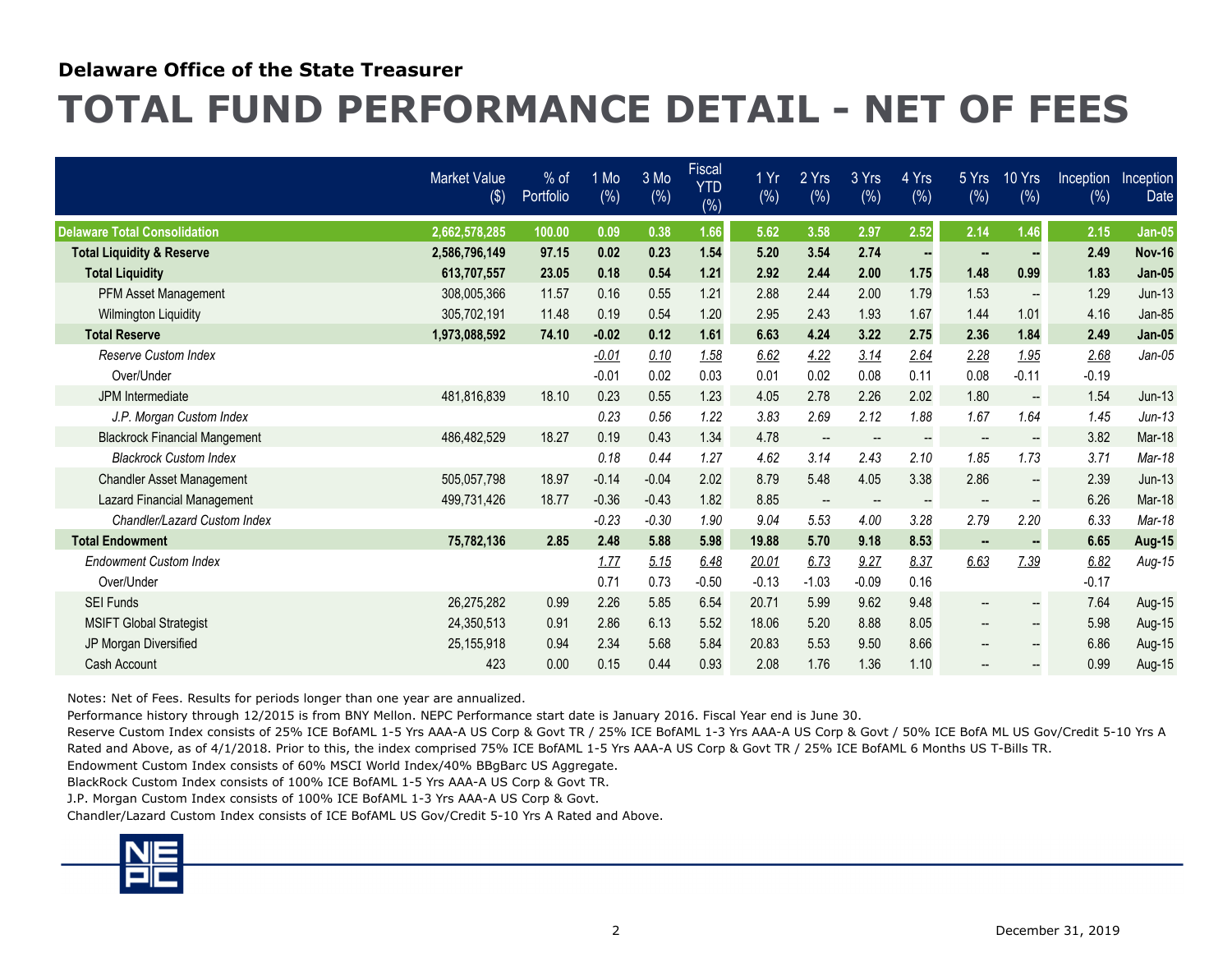# **YIELD AND DURATION POSITIONING**

|                              | <b>Liquidity Portfolio Yield and Duration Analysis</b> |             |       |                  |                                                                            |                  |          |  |  |  |  |  |  |  |  |
|------------------------------|--------------------------------------------------------|-------------|-------|------------------|----------------------------------------------------------------------------|------------------|----------|--|--|--|--|--|--|--|--|
|                              | Portfolio                                              |             |       |                  |                                                                            | <b>Benchmark</b> |          |  |  |  |  |  |  |  |  |
|                              | Portfolio Value                                        | % of Assets | Yield | Duration         |                                                                            | Yield            | Duration |  |  |  |  |  |  |  |  |
| PFM \$                       | 308,005,366                                            | 11.9%       | 1.86% | 0.57             | 6-Month Treasury Bill                                                      | 1.56%            | 0.48     |  |  |  |  |  |  |  |  |
| Wilmington Trust \$          | 305,702,191                                            | 11.8%       | 1.83% | 0.73             | 6-Month Treasury Bill                                                      | 1.56%            | 0.48     |  |  |  |  |  |  |  |  |
| Total Liquidity \$           | 613,707,557                                            | 23.7%       | 1.85% | 0.65             | <b>6-Month Treasury Bill</b>                                               | 1.56%            | 0.48     |  |  |  |  |  |  |  |  |
|                              |                                                        |             |       |                  |                                                                            |                  |          |  |  |  |  |  |  |  |  |
|                              | <b>Reserve Portfolio Yield and Duration Analysis</b>   |             |       |                  |                                                                            |                  |          |  |  |  |  |  |  |  |  |
|                              | Portfolio                                              |             |       | <b>Benchmark</b> |                                                                            |                  |          |  |  |  |  |  |  |  |  |
|                              | Portfolio Value                                        | % of Assets | Yield | Duration         |                                                                            | Yield            | Duration |  |  |  |  |  |  |  |  |
| JP Morgan \$                 | 481,816,839                                            | 18.6%       | 1.73% | 1.82             | BAML 1-3 Yr Govt/Credit A+                                                 | 1.67%            | 1.85     |  |  |  |  |  |  |  |  |
| BlackRock \$                 | 486,482,529                                            | 18.8%       | 1.78% | 2.52             | BAML 1-5 Yr Govt/Credit A+                                                 | 1.71%            | 2.58     |  |  |  |  |  |  |  |  |
| Chandler \$                  | 505,057,798                                            | 19.5%       | 2.08% | 6.02             | BAML 5-10 Yr Govt/Credit A+                                                | 2.02%            | 6.38     |  |  |  |  |  |  |  |  |
| Lazard $\frac{1}{2}$         | 499,731,426                                            | 19.3%       | 1.97% | 6.35             | BAML 5-10 Yr Govt/Credit A+                                                | 2.02%            | 6.38     |  |  |  |  |  |  |  |  |
| Total Reserve \$             | 1,973,088,592                                          | 76.3%       | 1.89% | 4.22             | <b>Custom Reserve Benchmark</b>                                            | 1.86%            | 4.30     |  |  |  |  |  |  |  |  |
|                              |                                                        |             |       |                  |                                                                            |                  |          |  |  |  |  |  |  |  |  |
|                              |                                                        |             |       |                  | <b>Total Liquidity &amp; Reserve Portfolio Yield and Duration Analysis</b> |                  |          |  |  |  |  |  |  |  |  |
|                              | Portfolio<br><b>Benchmark</b>                          |             |       |                  |                                                                            |                  |          |  |  |  |  |  |  |  |  |
|                              | Portfolio Value                                        | % of Assets | Yield | Duration         |                                                                            | Yield            | Duration |  |  |  |  |  |  |  |  |
| Total Liquidity & Reserve \$ | 2,586,796,149                                          | 100.0%      | 1.88% | 3.37             | <b>Weighted Average</b>                                                    | 1.78%            | 3.34     |  |  |  |  |  |  |  |  |



Source: Bloomberg, Barclays, Alerian, Nareit, MSCI, JP Morgan, Credit Suisse, Thomson One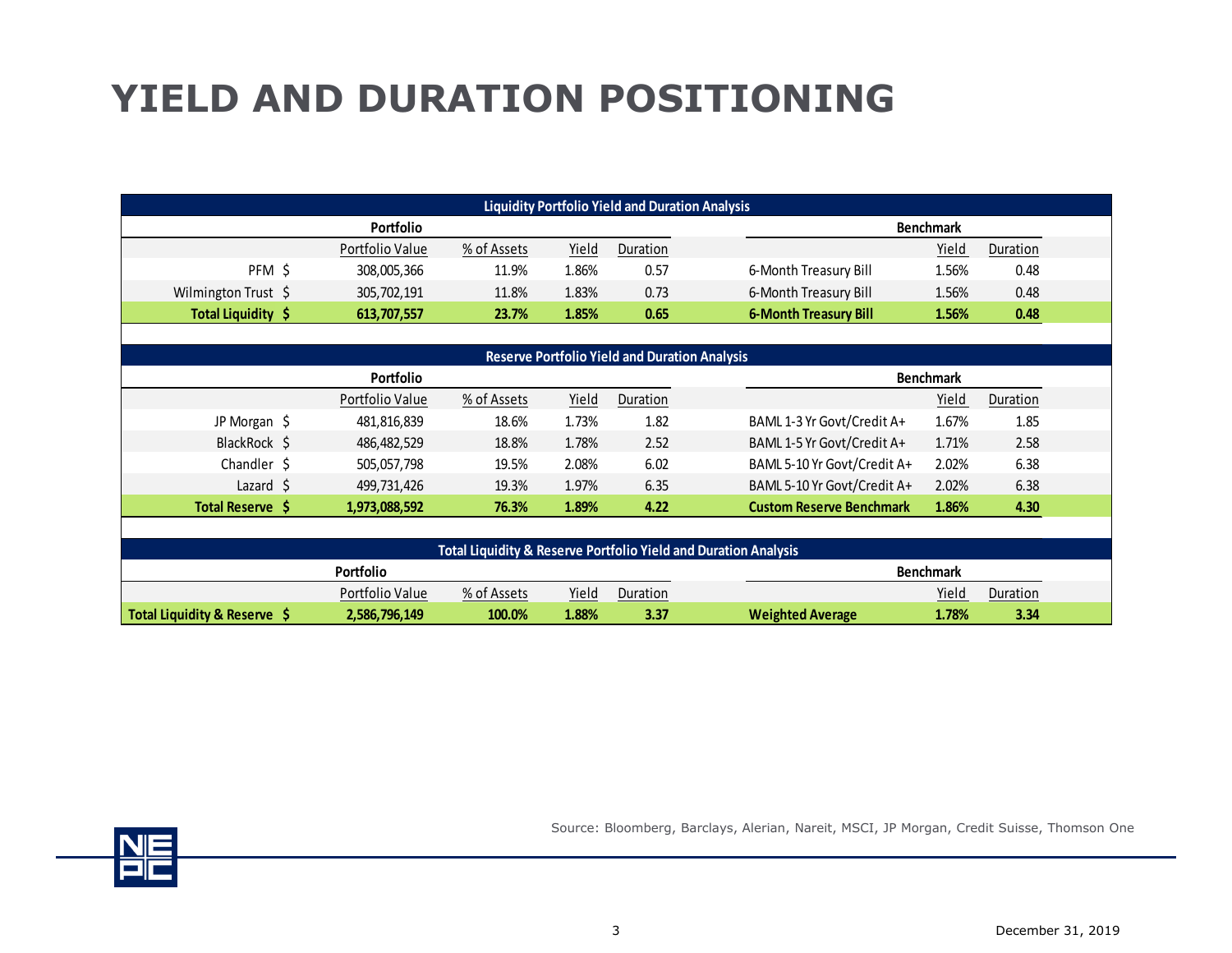#### **CASH FLOWS – FISCAL YEAR 2020**



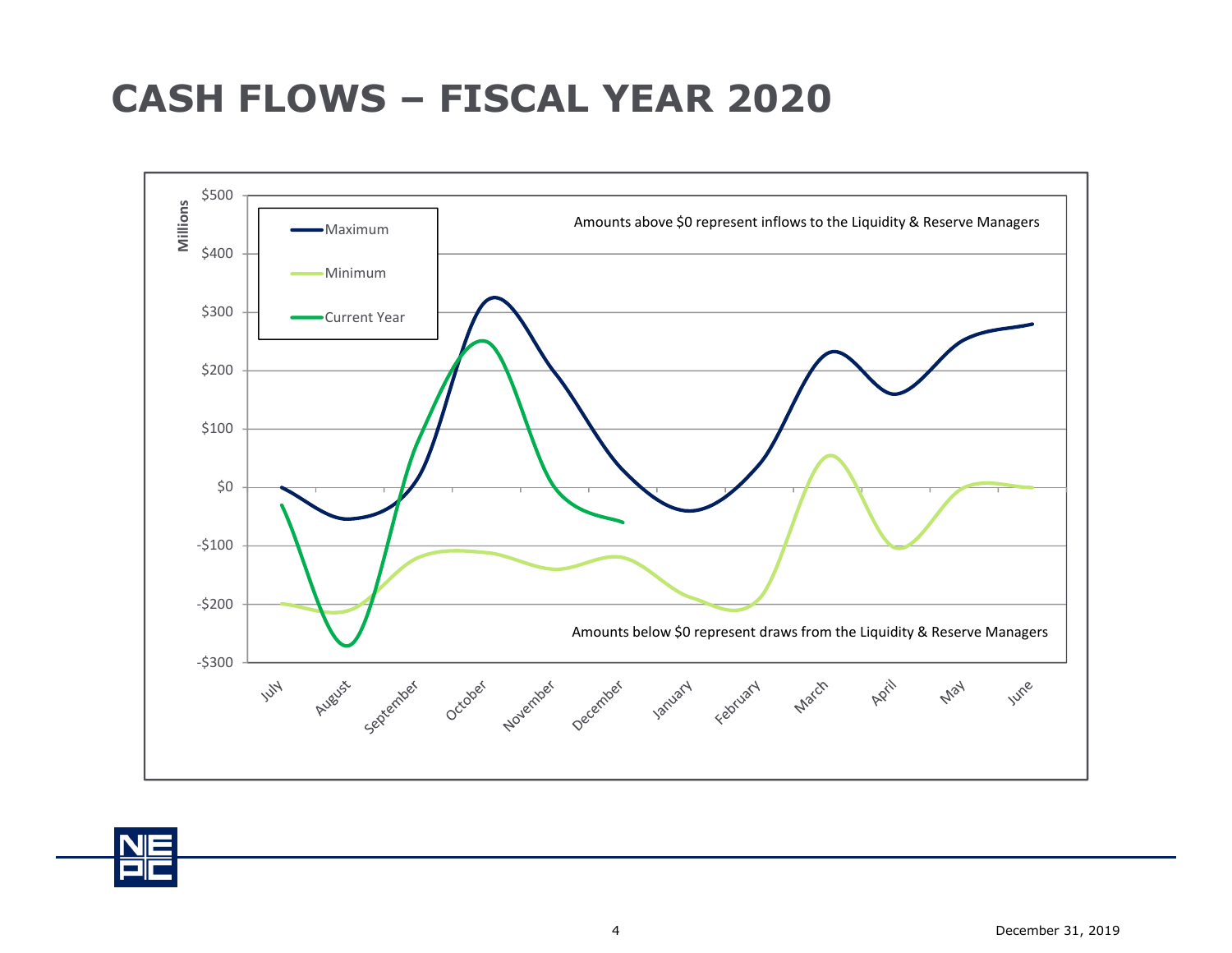### **LIQUIDITY BALANCE – FISCAL YEAR 2020**



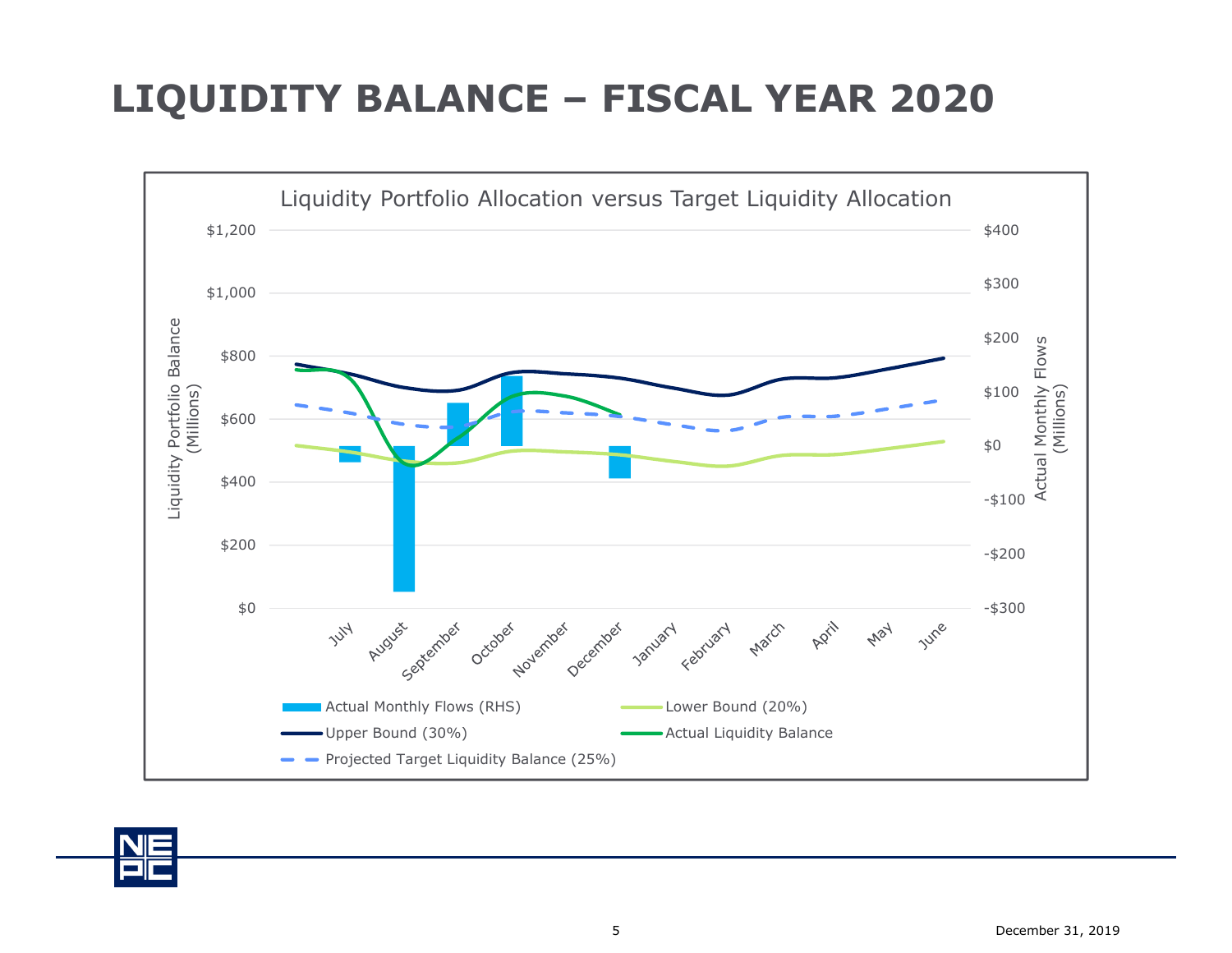## **MONTH ENDED DECEMBER 31, 2019**

| <b>Change in Market Value</b><br>Month Ending December 31, 2019           |    |                                  |              |                          |    |                                              |    |                                                      |         |                            |    |                                    |                                |      |                             |     |                               |
|---------------------------------------------------------------------------|----|----------------------------------|--------------|--------------------------|----|----------------------------------------------|----|------------------------------------------------------|---------|----------------------------|----|------------------------------------|--------------------------------|------|-----------------------------|-----|-------------------------------|
|                                                                           |    | Beginning<br><b>Market Value</b> |              | Contributions            |    | <b>Withdrawals</b>                           |    | Fees                                                 |         | Income                     |    | <b>Unrealized Gain</b><br>(Loss)   | <b>Realized Gain</b><br>(Loss) |      | Amortization /<br>Accretion |     | <b>Ending Market</b><br>Value |
|                                                                           |    |                                  |              |                          |    |                                              |    |                                                      |         |                            |    |                                    |                                |      |                             |     |                               |
| <b>Liquidity Managers</b>                                                 | Ś. | 337,504,575 \$                   |              |                          | Ś  | (30,000,000) \$                              |    |                                                      | \$      | 453,298 \$                 |    | $(12, 122)$ \$                     | $5,228$ \$                     |      | 54,387                      | Ŝ   | 308,005,366                   |
| PFM Asset Management<br>Wilmington Liquidity                              |    | 335, 103, 215                    | - \$         | $\sim$<br>$\sim$         |    | (30,000,000) \$                              |    | $\sim$<br>$\sim$                                     | \$      | 465,067                    | -S | $22,454$ \$                        | $1,590$ \$                     |      | 109,865                     | .S  | 305,702,191                   |
| <b>Total Liquidity Managers</b>                                           |    | 672,607,790                      | - S          | $\sim$                   | Ś  | $(60,000,000)$ \$                            |    | $\omega$                                             | Ś       | 918,365                    | -Ś | $10,332$ \$                        | 6,818                          | - \$ | 164,252                     | -Ś  | 613,707,557                   |
|                                                                           |    |                                  |              |                          |    |                                              |    |                                                      |         |                            |    |                                    |                                |      |                             |     |                               |
| <b>Reserve Managers</b>                                                   |    |                                  |              |                          | \$ |                                              | Ś  |                                                      |         |                            |    |                                    |                                |      |                             |     |                               |
| <b>BlackRock Financial Management</b><br><b>Chandler Asset Management</b> | \$ | 485,571,884<br>505,788,966       | - \$<br>- \$ | $\sim$                   | Ś  | $\overline{\phantom{a}}$<br>$\sim$           | Ś  | $\overline{\phantom{a}}$<br>$\sim$                   | \$<br>Ś | 881,968 \$<br>1,048,593 \$ |    | $(14, 113)$ \$<br>$(2,001,645)$ \$ | 61,689 \$<br>171,560 \$        |      | (18, 899)<br>50,323         | -\$ | 486, 482, 529<br>505,057,798  |
| JPM Intermediate                                                          |    | 480,687,453                      |              | $\overline{\phantom{a}}$ | Ś  | $\overline{\phantom{a}}$                     |    |                                                      | Ś       | 837.448                    |    | 208,561 \$                         | 99,683 \$                      |      | $(16, 307)$ \$              | -S  |                               |
| Lazard Asset Management                                                   |    | 501,520,701                      | -\$<br>-\$   |                          | Ś  |                                              |    | $\overline{\phantom{a}}$<br>$\overline{\phantom{a}}$ | Ś       | $1,023,445$ \$             | -S | $(3,647,743)$ \$                   | 861,889                        | Ŝ.   | (26, 867)                   | -Ś  | 481,816,839<br>499,731,426    |
| <b>Total Reserve Managers</b>                                             |    | \$1,973,569,004                  | - Ś          | $\sim$                   | S  | $\overline{\phantom{a}}$<br>$\Delta \sim 10$ |    | ÷.                                                   | Ś       | 3,791,454 \$               |    | $(5,454,939)$ \$                   | $1,194,822$ \$                 |      | (11,750)                    |     | \$1,973,088,592               |
|                                                                           |    |                                  |              |                          |    |                                              |    |                                                      |         |                            |    |                                    |                                |      |                             |     |                               |
| <b>Total Liquidity &amp; Reserve Managers</b>                             |    | $$2,646,176,794$ \$              |              |                          | S  | $(60,000,000)$ \$                            |    | $\sim$                                               | Ś       | 4,709,819 \$               |    | $(5,444,607)$ \$                   | $1,201,639$ \$                 |      | 152,502                     |     | \$2,586,796,149               |
| Land & Water Endowment                                                    |    |                                  |              |                          |    |                                              |    |                                                      |         |                            |    |                                    |                                |      |                             |     |                               |
| <b>SEI Funds</b>                                                          |    | 25,682,093 \$                    |              | $11,546$ \$              |    | $\overline{\phantom{a}}$                     | \$ | $\sim$                                               | \$      | 366,935 \$                 |    | $(70, 913)$ \$                     | 285,622 \$                     |      | $\overline{\phantom{a}}$    | Ś   | 26,275,282                    |
| <b>MSIFT Global Strategist</b>                                            | S  | 23,661,505                       | - \$         | 11,546                   | Ŝ. | $\sim$                                       | Ś  | $\sim$                                               | \$      | 323,278 \$                 |    | 260,684 \$                         | 93,500 \$                      |      | $\sim$                      | Ś   | 24,350,513                    |
| JP Morgan Diversified                                                     |    | 24,568,504                       | - \$         | $11,546$ \$              |    | $\overline{\phantom{a}}$                     | Ś  | $\overline{\phantom{a}}$                             | Ś       | $214,311 \quad$ \$         |    | $(1,260,206)$ \$                   | 1,621,763                      | - \$ | $\overline{\phantom{a}}$    | S   | 25, 155, 918                  |
| Cash Account                                                              | \$ | 421                              | -\$          | $\overline{\phantom{a}}$ | \$ | $\overline{\phantom{a}}$                     |    | $\sim$                                               | \$      | $\overline{2}$             | \$ | $\overline{\phantom{a}}$           | \$                             | \$   | $\overline{\phantom{a}}$    | Ś   | 423                           |
| <b>Total Land &amp; Water Endowment</b>                                   | Ŝ  | 73,912,523                       | - \$         | 34,638                   | -Ŝ | $\sim$                                       | Ś  | $\sim$                                               | Ś       | $904,526$ \$               |    | $(1,070,436)$ \$                   | 2,000,886                      | -Ŝ   | $\sim$                      | Ś   | 75,782,136                    |
| <b>Total</b>                                                              |    | \$2,720,089,317                  | -Ŝ           | 34,638                   | Ŝ  | $(60,000,000)$ \$                            |    |                                                      | Ś       | 5,614,345                  | -Ś | $(6,515,042)$ \$                   | 3,202,525                      | - Š  | 152,502                     |     | \$2,662,578,285               |

Footnotes:

Values provided by Northern Trust and are reconciled to the audited custodian reports. Income is a product of income received during the month plus accrued income. Numbers may not add due to rounding.

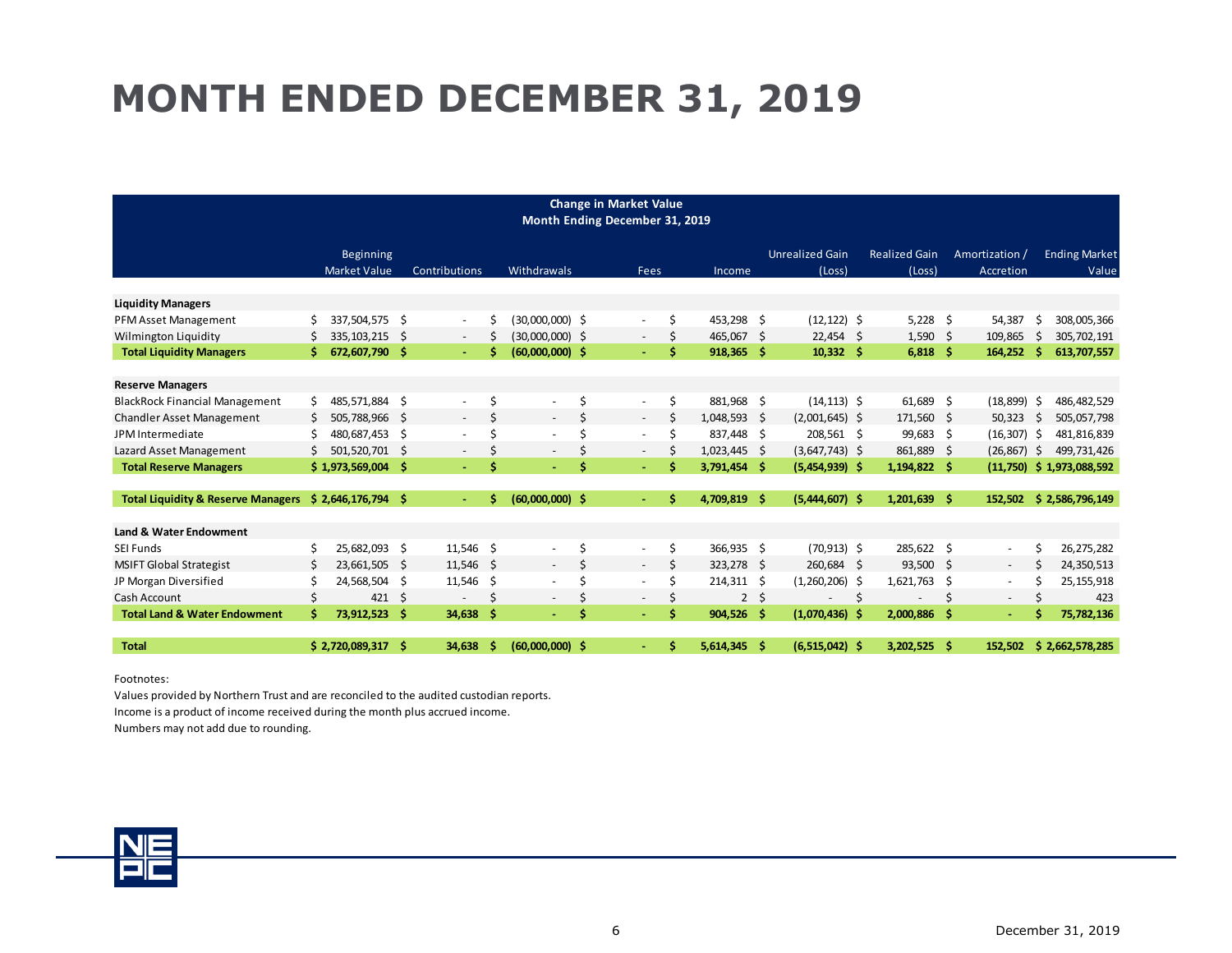### **FISCAL YEAR TO DATE**

|                                               |    |                     |          |                      |        |                    |    | <b>Change in Market Value</b><br><b>Fiscal Year-to-Date</b><br>Through December 31, 2019 |                |    |                                    |    |                          |     |                          |     |                      |
|-----------------------------------------------|----|---------------------|----------|----------------------|--------|--------------------|----|------------------------------------------------------------------------------------------|----------------|----|------------------------------------|----|--------------------------|-----|--------------------------|-----|----------------------|
|                                               |    | <b>Beginning</b>    |          |                      |        |                    |    |                                                                                          |                |    | <b>Unrealized Gain</b>             |    | <b>Realized Gain</b>     |     | Amortization /           |     | <b>Ending Market</b> |
|                                               |    | <b>Market Value</b> |          | <b>Contributions</b> |        | Withdrawals        |    | Fees                                                                                     | Income         |    | (Loss)                             |    | (Loss)                   |     | Accretion                |     | Value                |
|                                               |    |                     |          |                      |        |                    |    |                                                                                          |                |    |                                    |    |                          |     |                          |     |                      |
| <b>Liquidity Managers</b>                     | Ś. | 379,459,861         |          | 190.000.000          |        | (265,000,000) \$   |    | $(142,080)$ \$                                                                           | 3,300,506 \$   |    |                                    |    |                          |     | 170,104                  | Ŝ.  | 308,005,366          |
| PFM Asset Management<br>Wilmington Liquidity  |    | 377,298,107         | -S<br>.S | 190.000.000          | S<br>S | $(265,000,000)$ \$ |    | $(148, 175)$ \$                                                                          | 2,893,824 \$   |    | $(214, 973)$ \$<br>$(583, 742)$ \$ |    | 431,947 \$<br>525,236 \$ |     | 716,941                  | Ŝ   | 305,702,191          |
| <b>Total Liquidity Managers</b>               | Ś  | 756,757,968         |          | 380,000,000          | Ś      | $(530,000,000)$ \$ |    | $(290, 255)$ \$                                                                          | $6,194,330$ \$ |    | $(798, 715)$ \$                    |    | 957,182 \$               |     | 887,045                  | Ŝ   | 613,707,557          |
|                                               |    |                     |          |                      |        |                    |    |                                                                                          |                |    |                                    |    |                          |     |                          |     |                      |
| <b>Reserve Managers</b>                       |    |                     |          |                      |        |                    |    |                                                                                          |                |    |                                    |    |                          |     |                          |     |                      |
| <b>BlackRock Financial Management</b>         | Ś. | 450,402,164         | - \$     | 30,000,000           | -\$    | $\sim$             | \$ | $(145, 981)$ \$                                                                          | 5,268,720 \$   |    | 257,849 \$                         |    | 849,104 \$               |     | (149, 326)               | -\$ | 486,482,529          |
| <b>Chandler Asset Management</b>              | Ś  | 465,725,064         | - \$     | 30,000,000           | Ŝ.     | $\sim$             | \$ | $(144, 173)$ \$                                                                          | $6,037,966$ \$ |    | 2,817,824 \$                       |    | 281,630 \$               |     | 339,487                  | S   | 505,057,798          |
| JPM Intermediate                              |    | 446.232.523         | - \$     | 30.000.000           | -\$    | $\sim$             | \$ | $(159, 711)$ \$                                                                          | 5.008.496 \$   |    | $(846, 737)$ \$                    |    | 1,567,903 \$             |     | 14,364                   | Ś   | 481,816,839          |
| Lazard Asset Management                       |    | 461,513,160         | - S      | 30,000,000           | S.     |                    | \$ | $(236,930)$ \$                                                                           | 5,829,240 \$   |    | $(3,036,221)$ \$                   |    | $5,551,580$ \$           |     | 110,599                  | Ŝ   | 499,731,426          |
| <b>Total Reserve Managers</b>                 |    | \$1,823,872,911     | - S      | 120,000,000          | -Ś     | ÷.                 | Ś. | $(686, 795)$ \$                                                                          | 22,144,422 \$  |    | $(807, 286)$ \$                    |    | $8,250,217$ \$           |     | 315,123                  |     | \$1,973,088,592      |
|                                               |    |                     |          |                      |        |                    |    |                                                                                          |                |    |                                    |    |                          |     |                          |     |                      |
| <b>Total Liquidity &amp; Reserve Managers</b> |    | \$2,580,630,879     |          | 500,000,000          | Ś      | $(530,000,000)$ \$ |    | $(977,050)$ \$                                                                           | 28,338,752     | -S | $(1,606,001)$ \$                   |    | 9,207,399                | - Ś | 1,202,168                |     | \$2,586,796,149      |
|                                               |    |                     |          |                      |        |                    |    |                                                                                          |                |    |                                    |    |                          |     |                          |     |                      |
| Land & Water Endowment                        |    |                     |          |                      |        |                    |    |                                                                                          |                |    |                                    |    |                          |     |                          |     |                      |
| <b>SEI Funds</b>                              | Ś. | 24,666,596 \$       |          | $13,444$ \$          |        | $(16, 833)$ \$     |    | $(42, 659)$ \$                                                                           | 568,190 \$     |    | 790,756 \$                         |    | 295,788 \$               |     | $\blacksquare$           | \$  | 26, 275, 282         |
| <b>MSIFT Global Strategist</b>                |    | 23,080,612 \$       |          | $13,444$ \$          |        | $(16,833)$ \$      |    | Ś<br>$\overline{\phantom{a}}$                                                            | 325,791 \$     |    | 854,168 \$                         |    | $93,330$ \$              |     | $\sim$                   | Ś   | 24,350,513           |
| JP Morgan Diversified                         |    | 23,772,475 \$       |          | $13,444$ \$          |        | $(16,833)$ \$      |    |                                                                                          | 320,936 \$     |    | $(555, 634)$ \$                    |    | 1,621,529                | -\$ | $\overline{\phantom{a}}$ | Ś   | 25, 155, 918         |
| Cash Account                                  | Ś  | 413                 | -\$      | 5,695                | - \$   | $(5,695)$ \$       |    |                                                                                          | 10             | \$ |                                    | \$ |                          | \$  | $\overline{\phantom{a}}$ | Ś   | 423                  |
| <b>Total Land &amp; Water Endowment</b>       | Ś  | 71,520,096          | - Ś      | 46,027               | -S     | $(56, 194)$ \$     |    | (42, 659)<br>-S                                                                          | 1,214,927      | -Ś | 1,089,290                          | S  | 2,010,647                | −\$ | $\sim$                   | Ś   | 75,782,136           |
|                                               |    |                     |          |                      |        |                    |    |                                                                                          |                |    |                                    |    |                          |     |                          |     |                      |
| <b>Total</b>                                  |    | \$2,652,150,975     |          | 500.046.027          | Ś.     | $(530,056,194)$ \$ |    | $(1,019,709)$ \$                                                                         | 29,553,679 \$  |    | $(516, 711)$ \$                    |    | 11,218,046               | - Ś | 1,202,168                |     | \$2,662,578,285      |

Footnotes:

Values provided by Northern Trust and are reconciled to the audited custodian reports. Income is a product of income received during the month plus accrued income. Numbers may not add due to rounding.

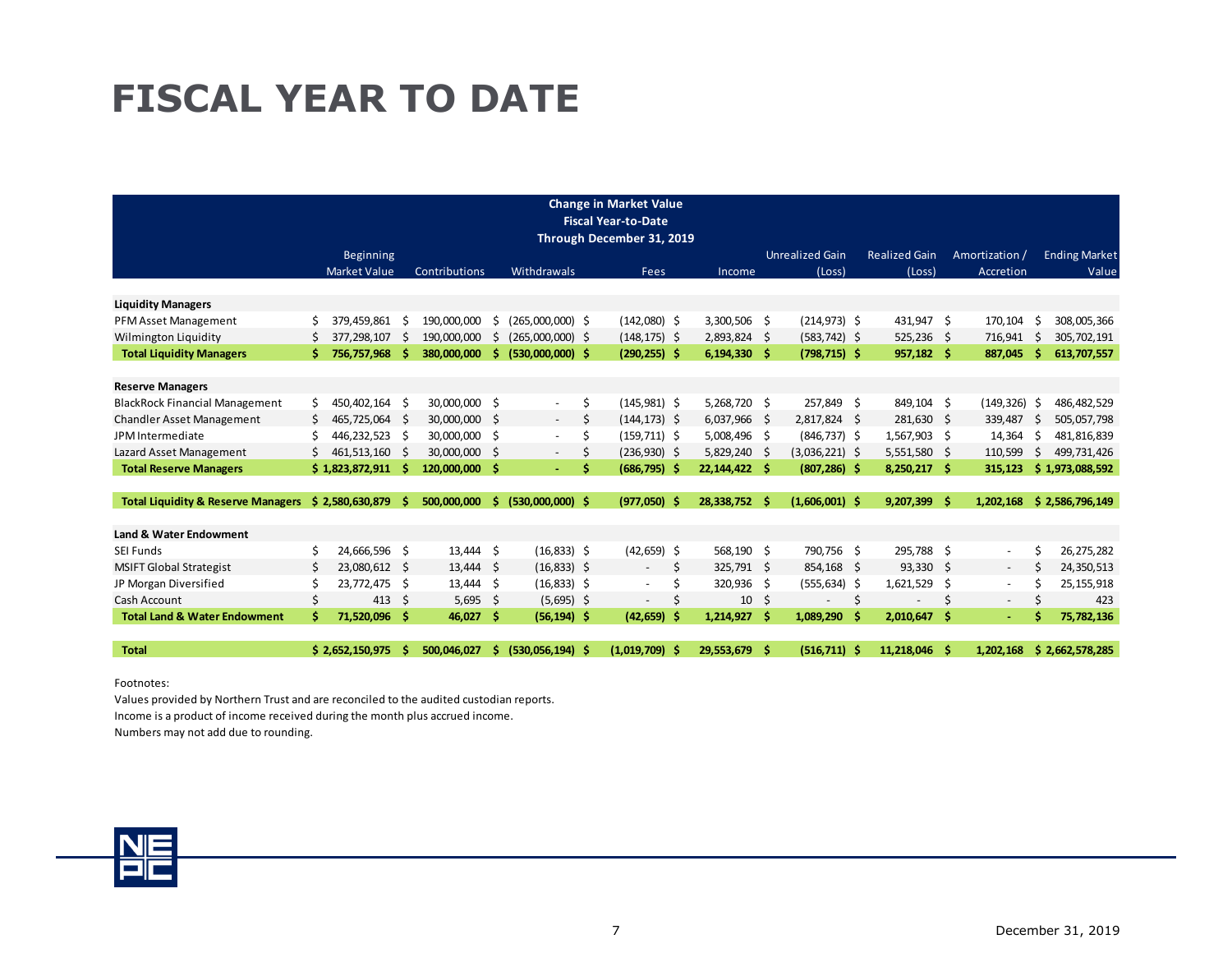#### **DEFAC PROJECTION**

|                                                                        | <b>DEFAC</b><br><b>Current Year</b> | $\Delta$ From<br><b>Previous</b><br><b>Observation</b> | <b>FY 21</b>   | $FY$ 21 $\Delta$ From<br><b>Previous</b><br><b>Observation</b> | <b>FY 22</b>                  | <b>FY 22 <math>\Delta</math> From</b><br><b>Previous</b><br><b>Observation</b> | <b>FY 23</b>    | <b>FY 23 <math>\Delta</math> From</b><br><b>Previous</b><br><b>Observation</b> | <b>FY 24</b>    | FY 24 ∆ From<br><b>Previous</b><br><b>Observation</b> |
|------------------------------------------------------------------------|-------------------------------------|--------------------------------------------------------|----------------|----------------------------------------------------------------|-------------------------------|--------------------------------------------------------------------------------|-----------------|--------------------------------------------------------------------------------|-----------------|-------------------------------------------------------|
|                                                                        | <b>Totals</b>                       |                                                        | <b>Totals</b>  |                                                                | <b>Totals</b>                 |                                                                                | <b>Totals</b>   |                                                                                | <b>Totals</b>   |                                                       |
| <b>Total Interest</b>                                                  | \$63,222,267                        | \$1,791,411                                            | \$44,773,350   | ( \$538, 606)                                                  | \$44,308,514                  | ( \$195, 941)                                                                  | \$43,678,692    | \$133,623                                                                      | \$42,931,620    | \$465,060                                             |
| <b>Total Sweep</b><br><b>Income</b>                                    | \$2,386,143                         | \$3,820                                                | \$1,958,000    |                                                                | \$1,958,000                   |                                                                                | \$1,958,000     |                                                                                | \$1,958,000     |                                                       |
| <b>Change in Market</b><br>Value                                       | \$7,898,627                         | \$721,513                                              | \$10,821,520   | ( \$2,880,993)                                                 | \$10,374,031                  | ( \$8,766,118)                                                                 | \$6,676,242     | ( \$9,064,079)                                                                 | \$1,494,321     | (59, 458, 328)                                        |
| <b>Less: School</b><br><b>Special Fund</b><br><b>Interest Payments</b> | ( \$24,970,403)                     | (51, 538, 382)                                         | (\$20,000,000) |                                                                | (\$20,000,000)                |                                                                                | ( \$20,000,000) |                                                                                | ( \$20,000,000) |                                                       |
| <b>Less: Banking</b><br><b>Services</b>                                | (54, 396, 600)                      | $\overline{\phantom{a}}$                               | (54,616,430)   | $\overline{\phantom{a}}$                                       | (54, 847, 252)                | $\overline{\phantom{a}}$                                                       | (55,089,614)    | $\overline{\phantom{a}}$                                                       | (55, 344, 095)  |                                                       |
| <b>Less: Investment</b><br><b>Manager Fees</b>                         | ( \$2,077,502)                      | (5296)                                                 | ( \$2,085,676) | (5308)                                                         | (52,085,676)                  | (5308)                                                                         | ( \$2,085,676)  | (5308)                                                                         | ( \$2,085,676)  | (5308)                                                |
| <b>DEFAC Projection</b>                                                | \$42,062,533                        | \$978,067                                              | \$30,850,764   |                                                                | $(53, 419, 908)$ \$29,707,618 | $($ \$8,962,366)                                                               | \$25,137,644    | ( \$8,930,764)                                                                 | \$18,954,171    | ( \$8,993,575)                                        |

As of 12/31/2019

**The blended benchmark yield declined modestly during the month, causing the current year market value to increase**

#### **Interest rate expectations increased in FY22 through FY24, negatively impacting future year market values**

Future 1-year rate expectations: FY21: 1.56%, FY22: 1.62%, FY23: 1.66%, FY24: 1.72%

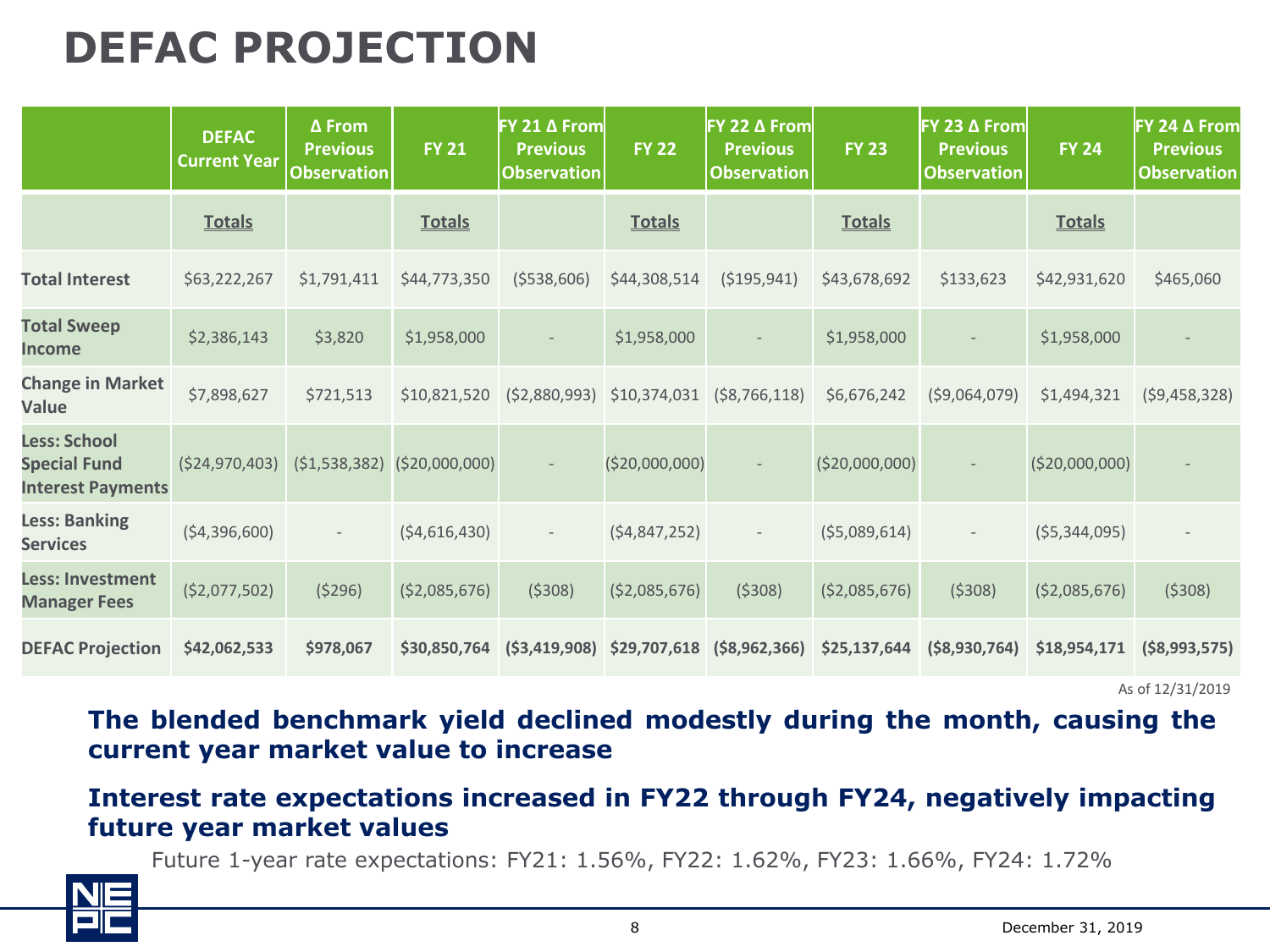#### **ASSUMPTIONS FOR DEFAC PROJECTION**

**Net Cash Flows – Assumed to be net neutral over the course of each fiscal year and follow historical seasonality patterns, FY 21 through FY 24 each follow the previous year's cash flow pattern**

**Changes in Yield – Actual changes reflected as they are realized, projected changes based on forward yield curve at 1 year and 5 year forward points**

**Interest – Actual interest reflected as it is realized, projected interest calculated as projected yield times projected market value**

**Banking Services – Flat estimate of \$366,383 per month; projected to increase 5% annually**

**School and Special Fund Interest Payments – Actual payments reflected as realized, projected payments calculated based on \$1B average balance and a range-bound rate as implied by the trailing 12M liquidity and liquidity & reserve returns**

**Investment Manager Fees – Estimated as 8.2 bps per year of assets under management**